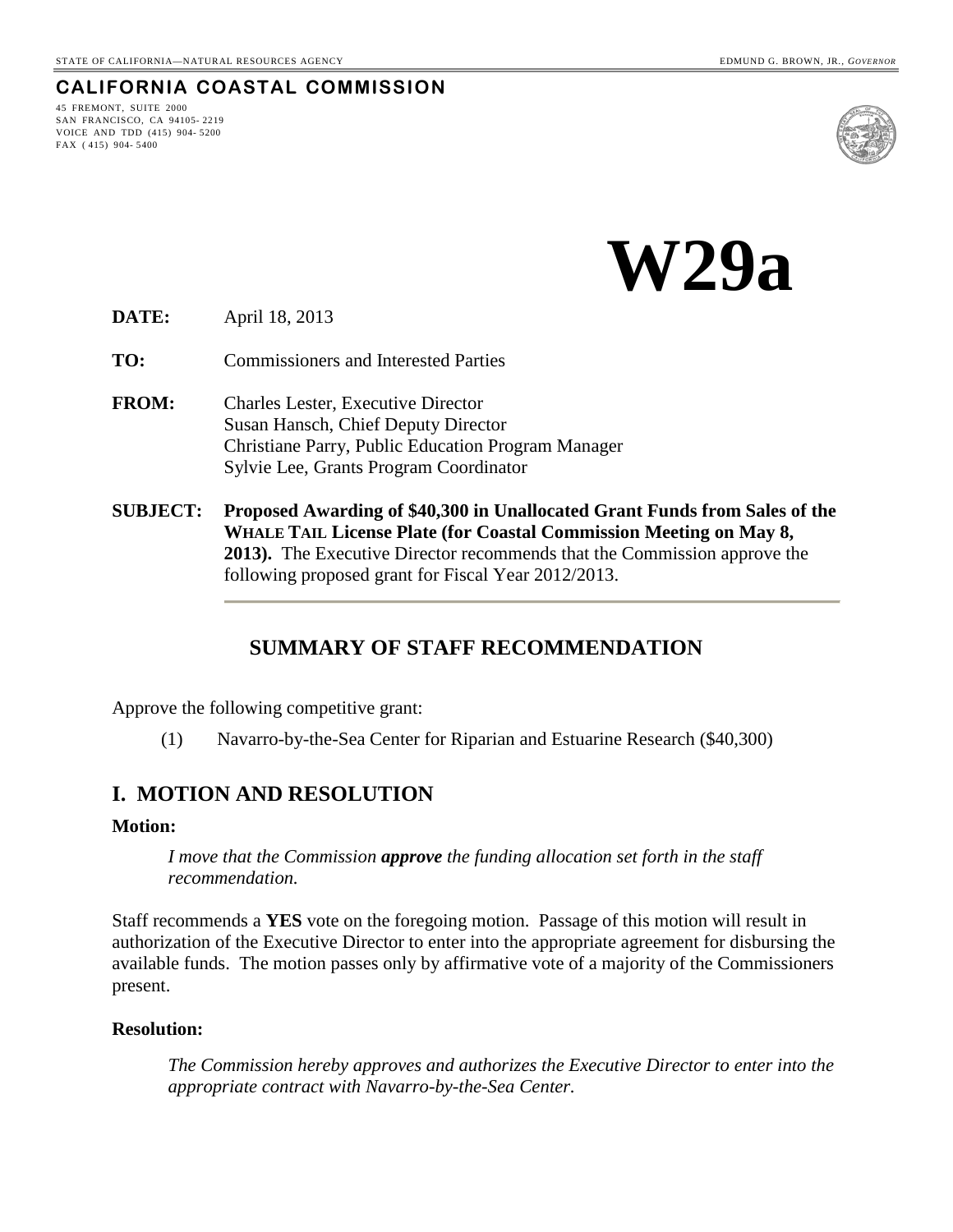# **II. INTRODUCTION**

The California Coastal Commission's WHALE TAIL® License Plate was established as a mechanism through which the public can contribute funds to coastal and marine education programs in California. For each new plate that is sold, approximately \$13.86 is deposited in the California Beach and Coastal Enhancement Account (CBCEA). Annual renewal fees deposit approximately \$19.71 per plate into the account. Additional funds are deposited in the Environmental License Plate Fund (ELPF), which funds environmental programs in other state agencies. As of March 31, 2013, a total of 212,694 license plates have been sold. WHALE TAIL<sup>®</sup> License Plate sales and renewal fees (plus miscellaneous other small fees) have contributed \$20.7 million to the CBCEA, and \$50.4 million to the ELPF. (The additional fees that are charged for personalized plates go to the ELPF.)

California Vehicle Code Section 5067 dictates how the funds raised by sales of the WHALE TAIL<sup>®</sup> plate and deposited in the CBCEA account are to be used:

*"Upon appropriation by the legislature, the money in the account (CBCEA) shall be allocated by the Controller as follows: (A) First to the California Coastal Commission for expenditure for the Adopt-A-Beach program, the Beach Cleanup Day program, coastal public education programs, and grants to local governments and nonprofit organizations for the costs of operating and maintaining public beaches related to these programs." (B) Second, from funds remaining after the allocation required under subparagraph (A), to the State Coastal Conservancy for coastal natural resource restoration and enhancement projects and for other projects consistent with the provisions of Division 21 (commencing with Section 31000) of the Public Resources Code.* (As amended in 2004 in Budget Trailer Bill SB 1107.)

### **Previously Awarded Grants for FY 2012/13**

At its August 2012 meeting, the Commission voted to allocate the \$798,000 FY2012/13 grantmaking budget as follows: six targeted grants totaling \$364,840, a temporary reserve of \$45,000 to be awarded later in the fiscal year, and the remaining \$388,160 for the competitive grantmaking program. Subsequently, at its February 2013 meeting, the Commission approved 23 competitive grants totaling \$388,160.

Also in August 2012, the Commission voted to allow the Executive Director to allocate funds in the temporary reserve to one or more of the approved targeted grants if the reserve was not otherwise needed and the recommended funding levels turned out to be insufficient. In October 2012, the staff determined that an additional \$4,700 from the reserve was needed to supplement grants supporting the Kids' Adopt-A-Beach School Assembly Program and Beach Cleanup program. This amount was approved by the Executive Director, leaving a balance of \$40,300 in the temporary reserve.

No further action has been taken on the temporary reserve. These funds had been set aside to be available for potential opportunities which could arise, but to date they have not been needed by any other projects.